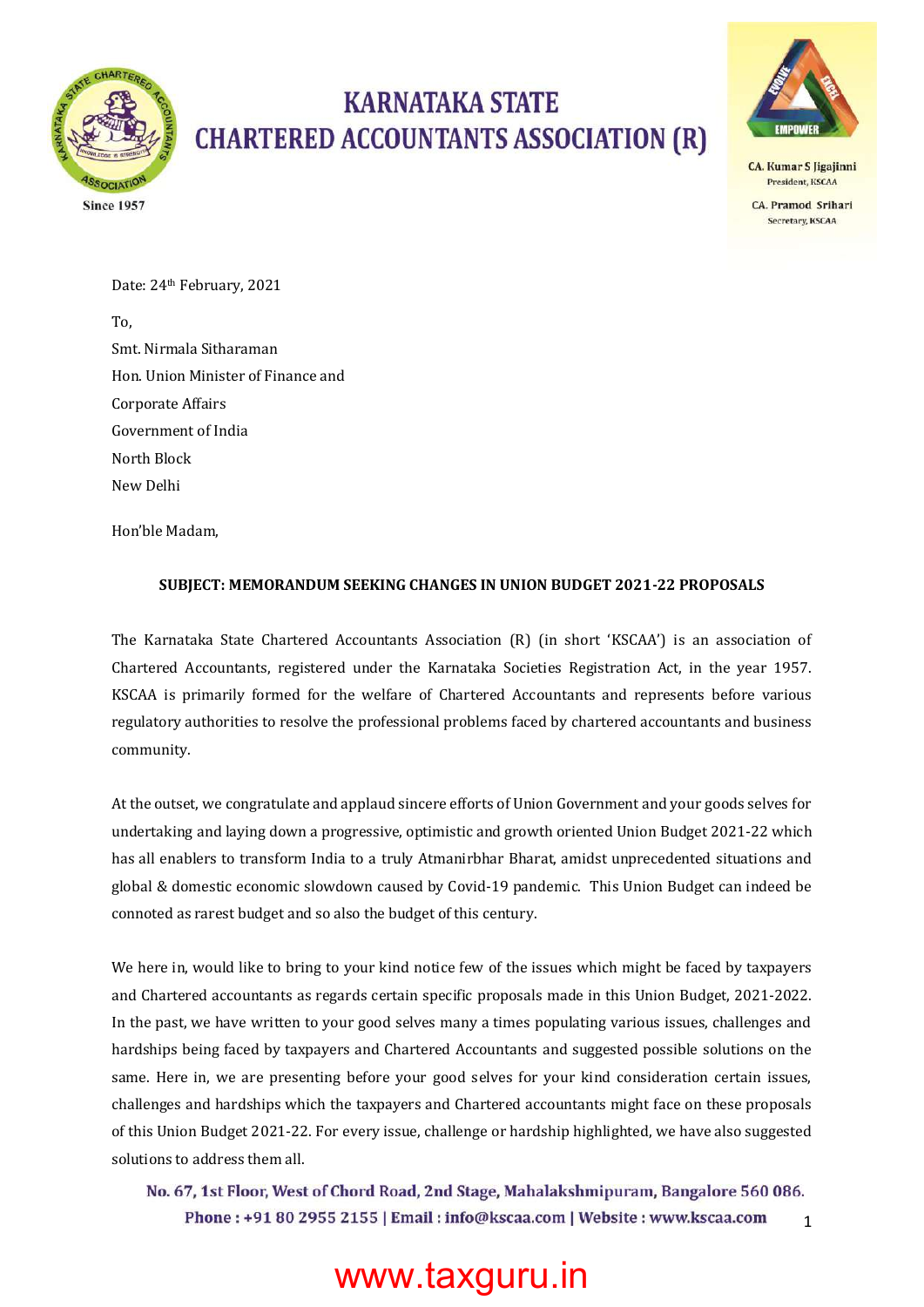



**CA. Kumar S Jigajinni** President, KSCAA

CA. Pramod Srihari Secretary, KSCAA

Your good selves are well aware of the current situation across the country and so also in the state of Karnataka. As the businesses of taxpayers were completely shut during lock down face and there was hardly any economic activity which was conducted and although the business activities now have started slowly normalizing, however still there are constraints and challenges that are still there for conducting normal business operations. There are few significant issues, challenges and hardships as regards Union Budget 2021-22 various proposals in the spheres of Income tax law and GST law as listed in two separate tables as below, which we would like to bring to the fore for the attention of your good selves along with recommendations.

| $\mathbf S$  | <b>Section</b>    | <b>Title</b>                     | <b>Issue/s Involved</b>                                                                                                                                                                                                                                                                                                                                                                                                                                                                                                                                                                                                                                            | <b>Recommendation/s</b>                                                                                                                                                                                                                                                                              |
|--------------|-------------------|----------------------------------|--------------------------------------------------------------------------------------------------------------------------------------------------------------------------------------------------------------------------------------------------------------------------------------------------------------------------------------------------------------------------------------------------------------------------------------------------------------------------------------------------------------------------------------------------------------------------------------------------------------------------------------------------------------------|------------------------------------------------------------------------------------------------------------------------------------------------------------------------------------------------------------------------------------------------------------------------------------------------------|
| No.          |                   |                                  |                                                                                                                                                                                                                                                                                                                                                                                                                                                                                                                                                                                                                                                                    |                                                                                                                                                                                                                                                                                                      |
| $\mathbf{1}$ | Section<br>10(11) | Taxation<br>of<br>Interest on PF | There is a proposal to make the<br>interest accrued on Provident fund<br>employee<br>contribution<br>by<br>exceeding Rs. 2,50,000 in a<br>particular year to be taxable on a<br>proportionate basis. This proposal<br>is fraught with few ambiguities as<br>listed below which need to be<br>removed<br>by<br>Government:<br>A. Whether interest accrued on<br>Total Accumulated PF contribution<br>amount till 31-03-2021 is taxable<br>or it is exempt in PY 2021-22?<br>B. How interest accrued in respect<br>of Total PF Contribution during FY<br>2021-22 which<br>exceeds<br>Rest.<br>2,50,000<br>(For example)<br>Rest.<br>2,60,000) would be taxable in FY | A. It is suggested that ambiguities<br>as explained are ironed out through<br>necessary amendments in proposed<br>provision.<br>B. It is suggested the proposed<br>provision be made applicable from<br>FY 2021-22 (AY 2022-23) and not<br>from FY 2020-21 as envisaged in<br>the Finance Bill 2021. |
|              |                   |                                  | 2022-23<br>and<br>any subsequent<br>financial years? Whether interest<br>related to Excess PF Contribution<br>(more than Rest. 2,50,000) of Rest.<br>10,000 in FY 2021-22 is taxable in                                                                                                                                                                                                                                                                                                                                                                                                                                                                            |                                                                                                                                                                                                                                                                                                      |
|              |                   |                                  | <b>FY</b><br>2022-23?<br>C. Computation and payment of tax<br>on PF contribution exceeding Rest.                                                                                                                                                                                                                                                                                                                                                                                                                                                                                                                                                                   |                                                                                                                                                                                                                                                                                                      |

#### **A. Recommended changes in Finance Bill 2021 - Income Tax Act, 1961**

No. 67, 1st Floor, West of Chord Road, 2nd Stage, Mahalakshmipuram, Bangalore 560 086. Phone: +91 80 2955 2155 | Email: info@kscaa.com | Website: www.kscaa.com 2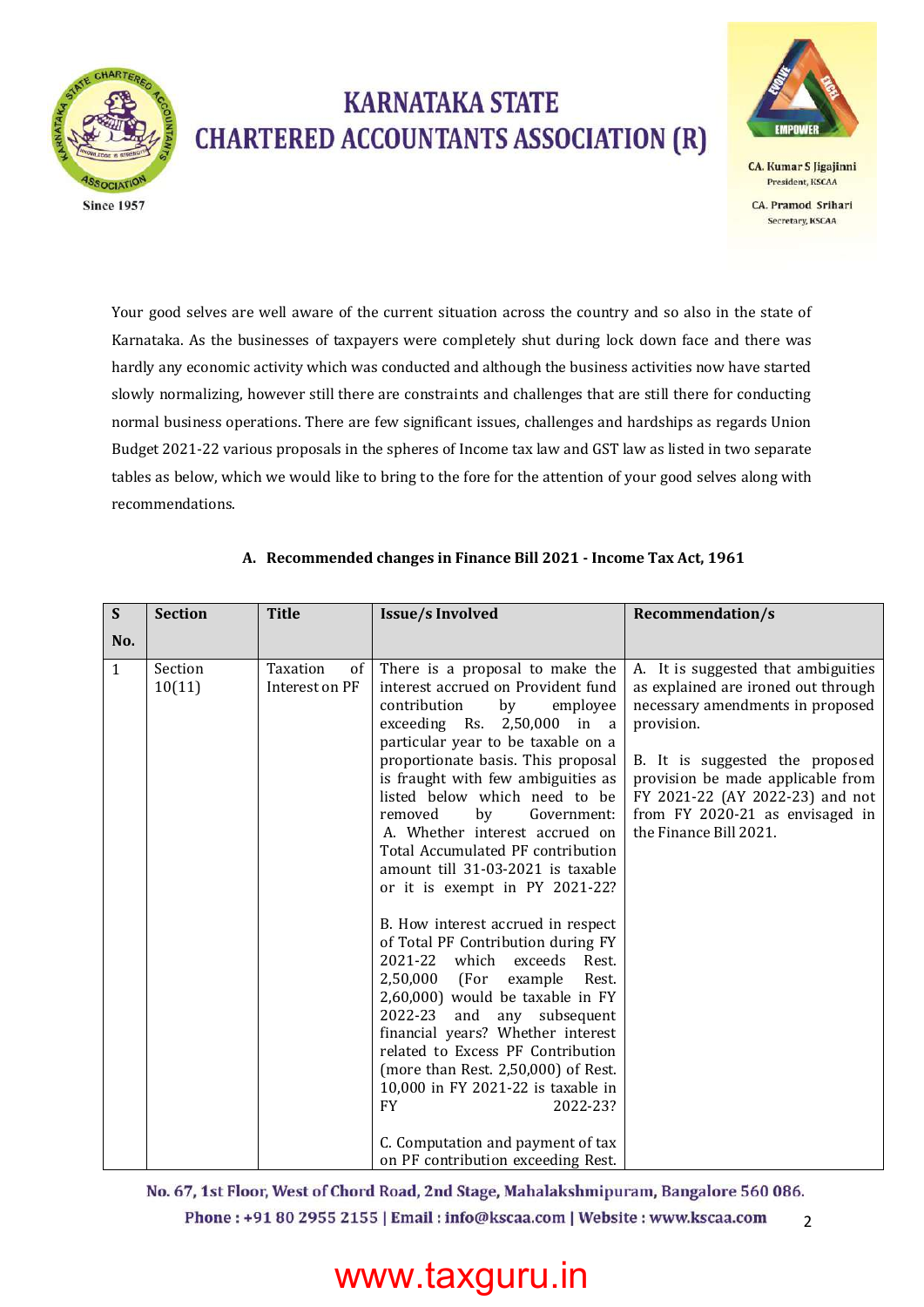



**CA. Kumar S Jigajinni** President, KSCAA

**CA. Pramod Srihari** Secretary, KSCAA

|   |                                               |                                                                 | $2,50,000$ in a year is quite<br>cumbersome and challenging for<br>the small taxpayers especially<br>salary earners.                                                                                                                                                                                                                                                                                                                                                                                                                                                                                                                                                                                                                                           |                                                                                                                                                                                                                                                                                                                                                                                                                                                                                                                                                                                                                                                |
|---|-----------------------------------------------|-----------------------------------------------------------------|----------------------------------------------------------------------------------------------------------------------------------------------------------------------------------------------------------------------------------------------------------------------------------------------------------------------------------------------------------------------------------------------------------------------------------------------------------------------------------------------------------------------------------------------------------------------------------------------------------------------------------------------------------------------------------------------------------------------------------------------------------------|------------------------------------------------------------------------------------------------------------------------------------------------------------------------------------------------------------------------------------------------------------------------------------------------------------------------------------------------------------------------------------------------------------------------------------------------------------------------------------------------------------------------------------------------------------------------------------------------------------------------------------------------|
| 2 | Section $2(11)$<br>with<br>read<br>section 32 | Definition<br>of<br>Intangible<br>Assets<br>and<br>Depreciation | There are amendments proposed<br>section 2(11) to exclude<br>to<br>goodwill<br>of<br>$\mathbf{a}$<br>business<br>or<br>profession from the definition of<br>intangible<br>asset<br>and<br>a<br>consequential amendment is also<br>proposed in section 32 whereby<br>depreciation on such goodwill has<br>been proposed to be excluded.<br>Without prejudice to the above,<br>currently it is proposed to amend<br>these provisions from 1st April,<br>2021, which means it is applicable<br>for FY 2020-21, which is already<br>on-going.                                                                                                                                                                                                                      | The proposed amendment be<br>A.<br>dropped<br>In case Government does not<br><b>B.</b><br>intend to drop this amendment,<br>then alongside continuation of<br>proposed amendment, it is also<br>suggested that it should be<br>clarified $u/s$ 37 that,<br>any<br>consideration paid during the<br>course of an acquisition of a<br>business in excess of the value<br>of the net assets purchased, be<br>treated as revenue expenditure.<br>It is recommended that these<br>C.<br>provisions be made applicable<br>prospectively for FY 2021-22. If<br>not, this goes against the<br>Government's intent against<br>retrospective amendments. |
| 3 | Section<br>44ADA                              | Presumptive<br>taxation<br>of<br>Professionals                  | An amendment has been proposed<br>u/s 44ADA whereby, it excluded a<br>specified professional formed by<br>way of a Limited<br>Liability<br>Partnership (LLP) from availing the<br>benefit<br>of<br>the<br>presumptive<br>taxation. It is a retrograde step of<br>the Government which draws<br>between<br>discrimination<br>Partnership firms registered under<br>Partnership Act and Partnership<br>firms registered under LLP Act. As<br>also many small and medium<br>practicing professional entities are<br>being formed by way of an LLP to<br>obtain the benefit available for an<br>LLP of a well governed entity. This<br>amendment could discourage such<br>small and medium professionals<br>from constituting themselves in the<br>form of an LLP. | The<br>proposed<br>amendment<br>be<br>dropped                                                                                                                                                                                                                                                                                                                                                                                                                                                                                                                                                                                                  |

No. 67, 1st Floor, West of Chord Road, 2nd Stage, Mahalakshmipuram, Bangalore 560 086. Phone: +91 80 2955 2155 | Email: info@kscaa.com | Website: www.kscaa.com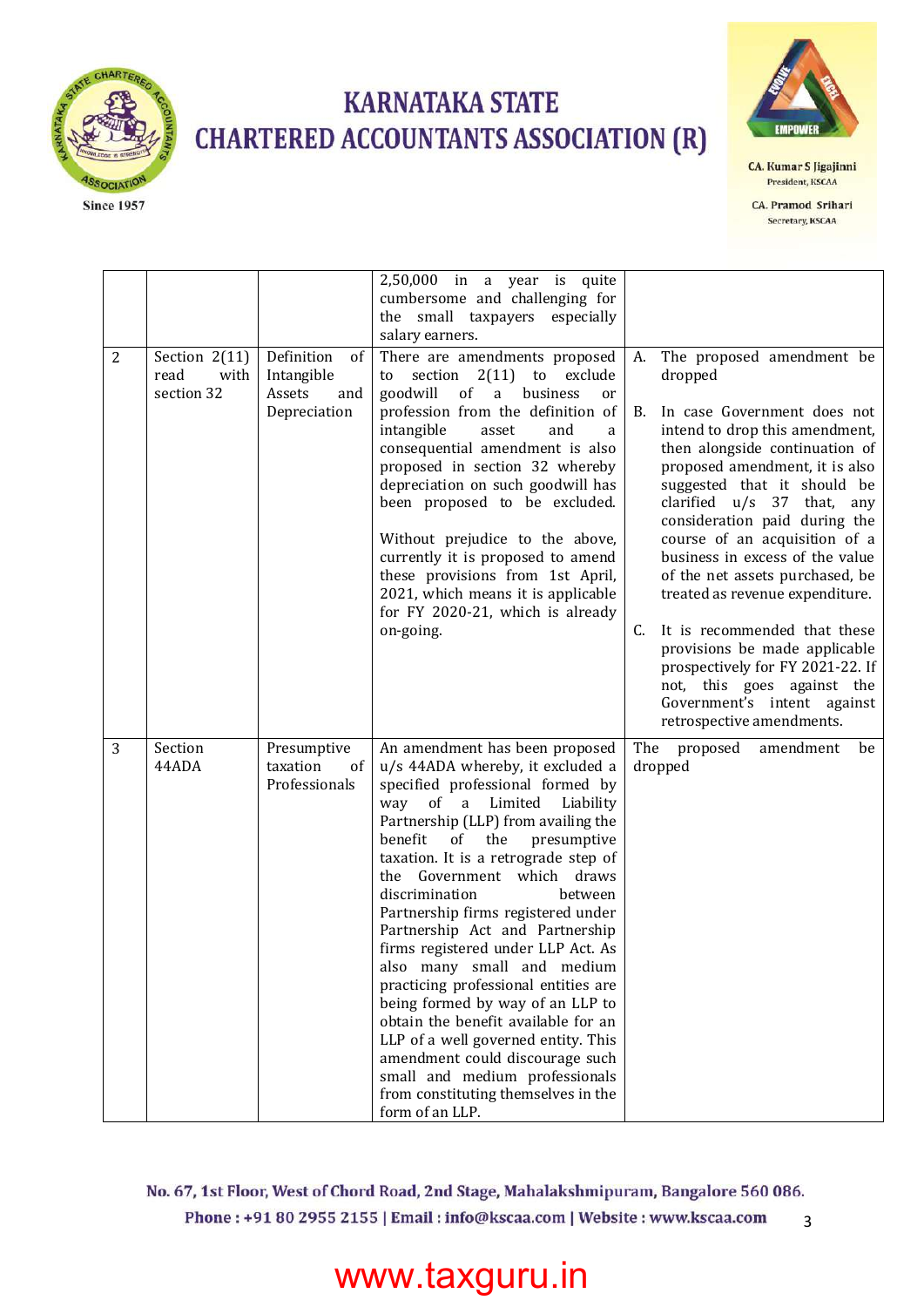



**CA. Kumar S Jigajinni** President, KSCAA

**CA. Pramod Srihari** Secretary, KSCAA

4

| 4 | Section 194Q | Tax deduction<br>on purchase<br>of goods | A new section for deduction of tax<br>at sources called 194Q is proposed<br>to be inserted. This section intends<br>that<br>customer<br>performing<br>a<br>payment to deduct TDS<br>on<br>purchase value of goods from a<br>seller, where the purchase value of<br>goods exceeds Rs.50 lakhs in a<br>financial year. There are similar<br>and parallel provision u/s 206C<br>(1H) where TCS is applicable on<br>sale of goods exceeding Rs.50 lakhs<br>by a seller to a particular buyer in a<br>particular<br>financial<br>year.<br>These transactions are already<br>being tracked by Government<br>under GST law and GST is collected<br>under the same law and hence<br>there is no necessity of tracking<br>these transactions again under<br>Income tax Act neither under<br>proposed section 194Q nor under<br>section 206C(1H). However, it is to<br>that<br>be<br>noted<br>practically<br>implementing the same for a<br>business is extremely challenging.<br>These<br>duplicate<br>multiple<br>provisions create a redundancy<br>defeat the<br>and<br>overarching<br>objective of the Government of<br>bringing in an era of ease of doing<br>business. | It is suggested that, this proposal be<br>re-looked<br>into<br>about<br>its<br>introduction into law as existing law<br>already contains similar provision<br>$u/s$ 206C (1H) and therefore this<br>proposed<br>provision<br>may<br>be<br>dropped. |
|---|--------------|------------------------------------------|--------------------------------------------------------------------------------------------------------------------------------------------------------------------------------------------------------------------------------------------------------------------------------------------------------------------------------------------------------------------------------------------------------------------------------------------------------------------------------------------------------------------------------------------------------------------------------------------------------------------------------------------------------------------------------------------------------------------------------------------------------------------------------------------------------------------------------------------------------------------------------------------------------------------------------------------------------------------------------------------------------------------------------------------------------------------------------------------------------------------------------------------------------------------|----------------------------------------------------------------------------------------------------------------------------------------------------------------------------------------------------------------------------------------------------|
| 5 | Section 255  | Faceless<br>Appellate<br>Tribunal        | An amendment has been proposed<br>255, whereby the<br>section<br>to<br>proceedings before Income Tax<br>Appellate Tribunal is proposed to<br>made<br>faceless.<br>be<br>- The proceedings under Income<br>tax Act are not an administrative<br>procedure but it is a quasi-judicial<br>procedure. Having a faceless<br>mechanism for a judicial formality<br>goes against the fundamentals of<br>Principles of Natural justice.<br>- ITAT is the last fact-finding                                                                                                                                                                                                                                                                                                                                                                                                                                                                                                                                                                                                                                                                                                 | The<br>proposed<br>amendment<br>be<br>dropped                                                                                                                                                                                                      |

No. 67, 1st Floor, West of Chord Road, 2nd Stage, Mahalakshmipuram, Bangalore 560 086.

Phone: +91 80 2955 2155 | Email: info@kscaa.com | Website: www.kscaa.com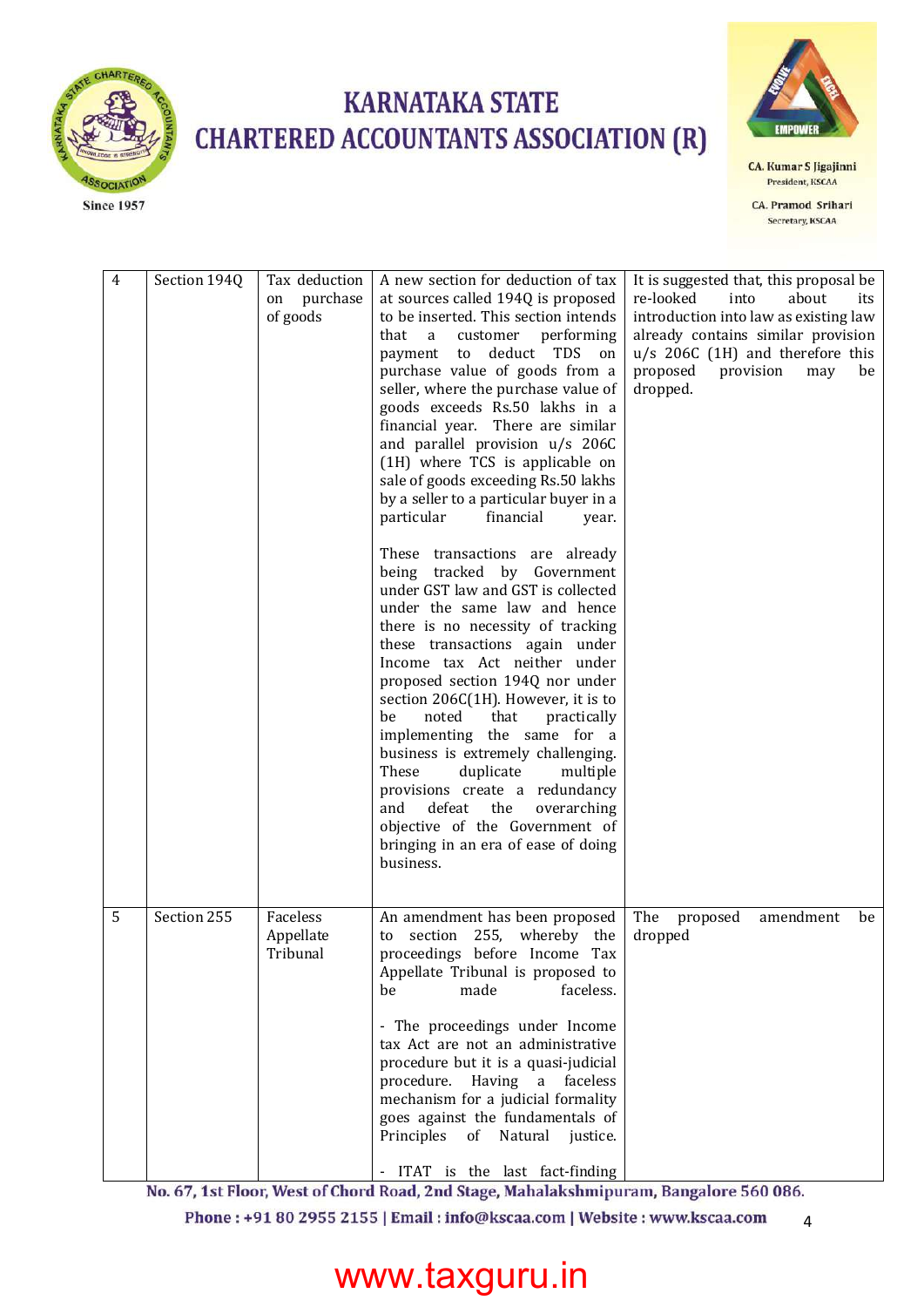



**CA. Kumar S Jigajinni** President, KSCAA

**CA. Pramod Srihari** Secretary, KSCAA

|   |              |                                             | authority under the Income tax<br>litigation process. Making the last<br>authority where debate on facts<br>can be held, a faceless system<br>would go against the rules of<br>justice in finding the true facts of a<br>particular<br>case.                                                                                                                                                                                                                                                                                                                                     |                                                                                             |
|---|--------------|---------------------------------------------|----------------------------------------------------------------------------------------------------------------------------------------------------------------------------------------------------------------------------------------------------------------------------------------------------------------------------------------------------------------------------------------------------------------------------------------------------------------------------------------------------------------------------------------------------------------------------------|---------------------------------------------------------------------------------------------|
|   |              |                                             | There are already sufficient<br>safeguards in the manner in which<br>the Members of ITAT are chosen<br>and also in the manner how they<br>operate. There is no necessity to<br>make such an independent judicial<br>body faceless based on<br>the<br>presumption that currently it is<br>leading<br>to<br>malpractices.                                                                                                                                                                                                                                                          |                                                                                             |
|   |              |                                             | - The faceless assessment, face<br>appeals scheme have recently been<br>introduced and the outcome of<br>those are not yet known. Making<br>the entire system of tax litigation<br>faceless in such a short run would<br>go against the spelt out intention to<br>reduce cost of compliance. On the<br>contrary, owing to erroneous<br>understanding of facts, a number of<br>unjust orders can get passed. This<br>would result into reversing of Ease<br>of Doing Business.                                                                                                    |                                                                                             |
| 6 | Section 245B | Abolition<br>of<br>Settlement<br>Commission | Proposed abolition of settlement<br>commission<br>is<br>a<br>retrograde<br>decision. The institution was a<br>brain child of detailed analysis<br>documented in the report of<br>Wanchoo<br>Committee.<br>Chelliah<br>Committee had also endorsed the<br>setup.<br>It was a win-win situation for both<br>assessee and department as it<br>helped reduce litigation<br>and<br>accelerated collection of taxes.<br>In the alternative the commission<br>or similar institution may be<br>continued with a high fee of<br>settlement for example 7.5% or<br>10% of income settled. | It is humbly prayed that the<br>proposal to abolish<br>settlement<br>commission be dropped. |

No. 67, 1st Floor, West of Chord Road, 2nd Stage, Mahalakshmipuram, Bangalore 560 086. Phone: +91 80 2955 2155 | Email: info@kscaa.com | Website: www.kscaa.com 5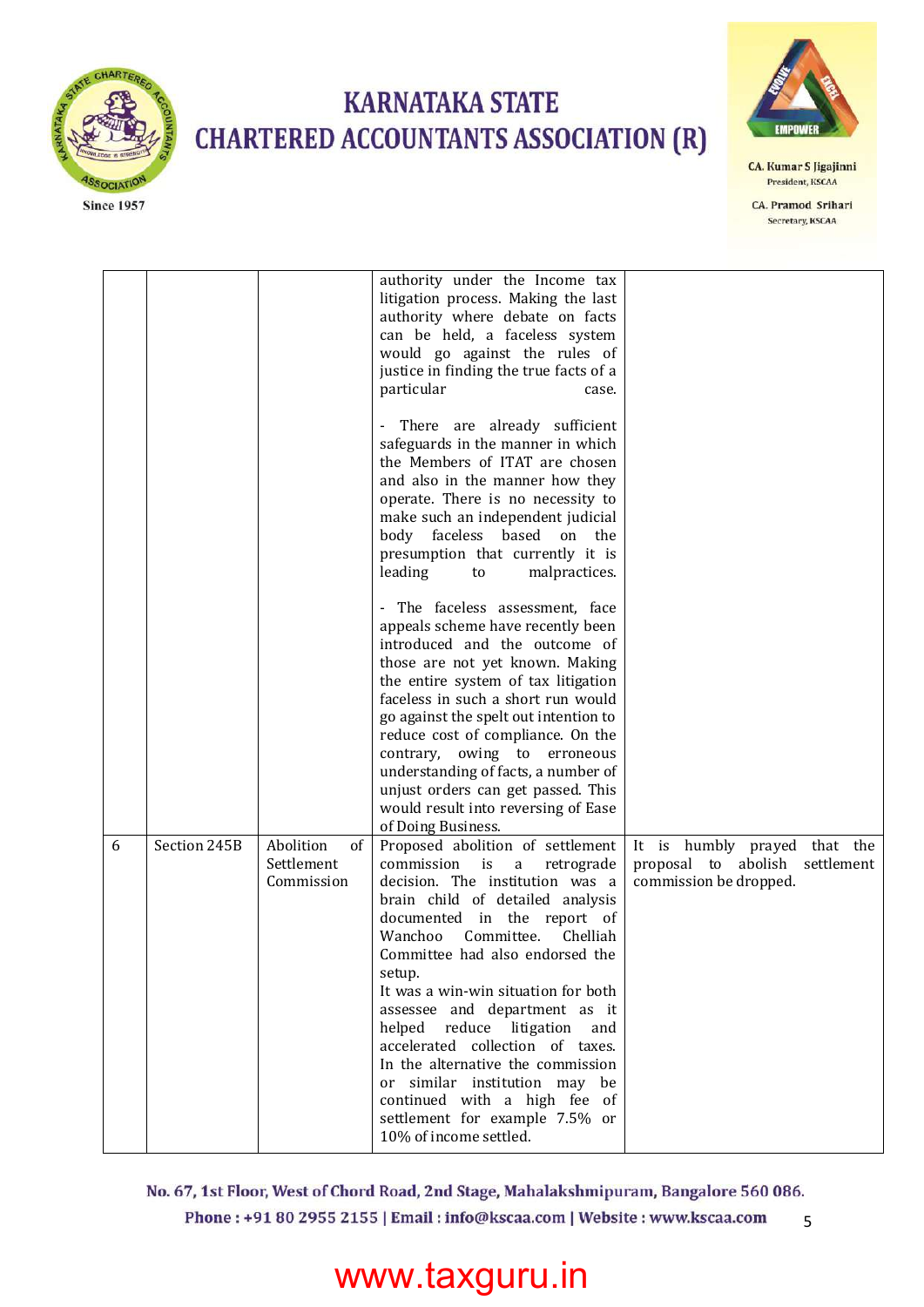



**CA. Kumar S Jigajinni** President, KSCAA

**CA. Pramod Srihari** Secretary, KSCAA

| $\overline{7}$ | Section<br>206AB<br>&<br>206CCA | Higher TDS &<br>TCS for Non-<br>filers of IT<br>returns | The proposed new sections 206AB<br>and 206CCA proposed would add<br>further compliance burden on the<br>which<br>taxpayers<br>necessitates<br>validation<br>of<br>vendors/payees<br>whether they are non-filers of<br>income tax return. For non-filing of<br>IT returns, there are already penal<br>consequences as per existing law<br>and there is no need to impact cash<br>flow of vendors/payees<br>with<br>higher TDS/TCS rates.                                                                                                                                                                                 | The proposed new sections namely<br>206AB and 206CCA may be dropped                                                                                                                                                                                                                                                                                                                                                                                                                      |
|----------------|---------------------------------|---------------------------------------------------------|-------------------------------------------------------------------------------------------------------------------------------------------------------------------------------------------------------------------------------------------------------------------------------------------------------------------------------------------------------------------------------------------------------------------------------------------------------------------------------------------------------------------------------------------------------------------------------------------------------------------------|------------------------------------------------------------------------------------------------------------------------------------------------------------------------------------------------------------------------------------------------------------------------------------------------------------------------------------------------------------------------------------------------------------------------------------------------------------------------------------------|
| 8              | <b>NA</b>                       | Income<br>tax<br>slab<br>and<br>savings                 | - Increase the minimum income<br>slab on which tax is not payable for<br>individuals and thereby reduce<br>income tax burden of individual<br>taxpayers<br>- Increase the deduction limit of<br>80C<br>chapter<br>and<br>other<br>VIA<br>deductions                                                                                                                                                                                                                                                                                                                                                                     | Allow more disposable income in<br>the hands of people and thereby<br>increase demand and consumption                                                                                                                                                                                                                                                                                                                                                                                    |
| 9              | NA                              | Process<br>efficiency                                   | There<br>inordinate<br>delay<br>is<br>happening in processing Income<br>tax returns filed by taxpayers and<br>eventually issuance of refunds.                                                                                                                                                                                                                                                                                                                                                                                                                                                                           | Enhance<br>of<br>processing<br>speed<br>income tax returns and thereby<br>faster processing of refunds                                                                                                                                                                                                                                                                                                                                                                                   |
| 10             | Section<br>54<br>and 54F        | Capital<br>gain<br>tax exemption                        | Due to Corona Covid-19 pandemic<br>March<br>situation,<br>since<br>2020,<br>citizens who were most vulnerable<br>to this viral infection were the<br>senior citizens' class who literally<br>could not move out of their homes<br>for long time and therefore they<br>could not meet conditions of time<br>limitation of 2 or 3 years for<br>purchase/construction<br>of<br>new<br>houses to avail the capital gain tax<br>exemption. Further there has also<br>inordinate<br>delay in<br>been an<br>securing possession certificates<br>from the relevant Government<br>authorities affected by Pandemic<br>situation. | Considering the genuine hardships<br>faced by many citizens coupled with<br>irregular functioning of relevant<br>Govt authorities, to enable the<br>taxpayers to comply the condition<br>within statutory time limit for<br>availing Capital gain tax exemption,<br>a further relief be provided as a<br>special case by extending the time<br>limit by One more year<br>for<br>investment of the amount in to new<br>residential properties to avail the<br>capital gain tax exemption. |

No. 67, 1st Floor, West of Chord Road, 2nd Stage, Mahalakshmipuram, Bangalore 560 086. Phone: +91 80 2955 2155 | Email: info@kscaa.com | Website: www.kscaa.com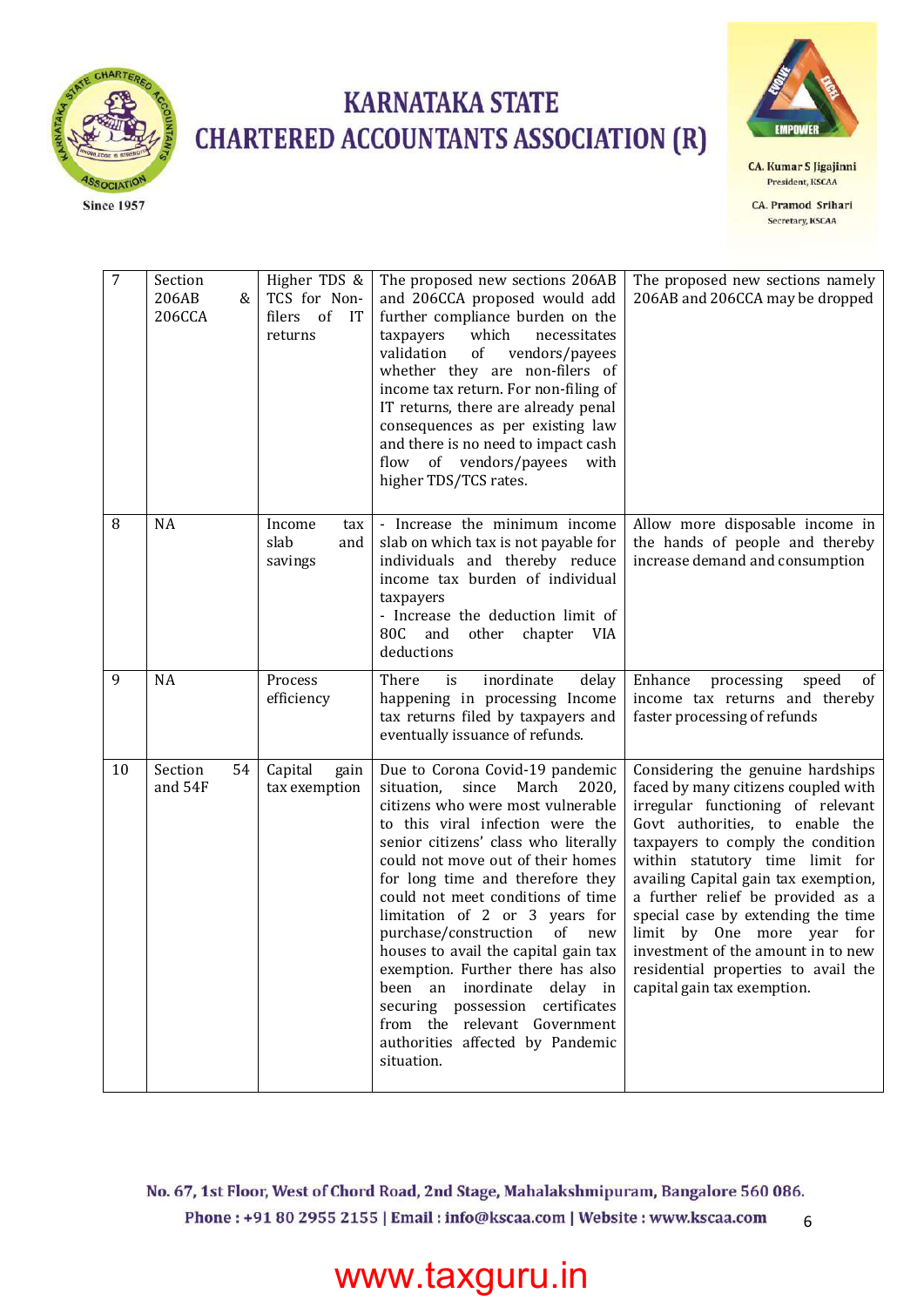



**CA. Kumar S Jigajinni** President, KSCAA

**CA. Pramod Srihari** Secretary, KSCAA

7

| 11 | Section $11(1)$ | Application of<br>for<br>Income<br>Charitable<br><sub>or</sub><br>religious<br>purpose | Due to Corona Covid-19 pandemic<br>situation, since March 2020 many<br>charitable or religious institutions<br>could not ensure compliance of<br>utilization of income of at least<br>$85\%$ as stipulated in section 11(1).<br>In the said situation, no major<br>projects or activities were carried<br>out by these institutions for<br>charitable or religious purpose.<br>Though the surplus income was<br>accumulated and invested in the<br>modes of investments listed in<br>section $11(5)$ , in respect of few of<br>the institutions, they could not<br>utilize the funds within the<br>stipulated 5 years' time due to the | Necessary relief be provided having<br>regard to the extra ordinary<br>pandemic situation prevailing in the<br>country, by extension of time limit<br>for utilizing the accumulated funds<br>by One more year in the case of<br>institutions whose 5 years' time<br>limit is expiring during FY 2020-21<br>or 2021-22. |
|----|-----------------|----------------------------------------------------------------------------------------|----------------------------------------------------------------------------------------------------------------------------------------------------------------------------------------------------------------------------------------------------------------------------------------------------------------------------------------------------------------------------------------------------------------------------------------------------------------------------------------------------------------------------------------------------------------------------------------------------------------------------------------|------------------------------------------------------------------------------------------------------------------------------------------------------------------------------------------------------------------------------------------------------------------------------------------------------------------------|
|    |                 |                                                                                        | genuine reasons cited above.                                                                                                                                                                                                                                                                                                                                                                                                                                                                                                                                                                                                           |                                                                                                                                                                                                                                                                                                                        |

#### **B. Recommended changes in Finance Bill 2021 - CGST Act, 2017**

| S            | <b>Section</b> | <b>Title</b>         | <b>Issue/s Involved</b>                                                                                                                                                                                                                                                                                                                                                                                                                                                                                                                                                    | Recommendation/s                                                                               |
|--------------|----------------|----------------------|----------------------------------------------------------------------------------------------------------------------------------------------------------------------------------------------------------------------------------------------------------------------------------------------------------------------------------------------------------------------------------------------------------------------------------------------------------------------------------------------------------------------------------------------------------------------------|------------------------------------------------------------------------------------------------|
| No.          |                |                      |                                                                                                                                                                                                                                                                                                                                                                                                                                                                                                                                                                            |                                                                                                |
| $\mathbf{1}$ | Section 7(aa)  | Supply<br>Definition | As per proposed new insertion of<br>clause (aa) to section 7 of CGST<br>Act, 2017 it appears that the<br>transactions inter se between<br>association/entity with<br>its<br>constituents or vice versa is<br>covered under the scope of Supply,<br>retrospectively, notwithstanding<br>any order, decree, law for the time<br>being in force. It appears that the<br>same is done to neutralize the<br>Hon'ble<br>Supreme Court's<br>Judgement in Calcutta Club case<br>where the principle of mutuality<br>was invoked. This proposed<br>retrospective amendment not only | The proposed amendment be made<br>applicable prospectively instead of<br>retrospective effect. |
|              |                |                      | renders judgement of Hon'ble<br>Supreme court as referred above,                                                                                                                                                                                                                                                                                                                                                                                                                                                                                                           |                                                                                                |

No. 67, 1st Floor, West of Chord Road, 2nd Stage, Mahalakshmipuram, Bangalore 560 086.

Phone: +91 80 2955 2155 | Email: info@kscaa.com | Website: www.kscaa.com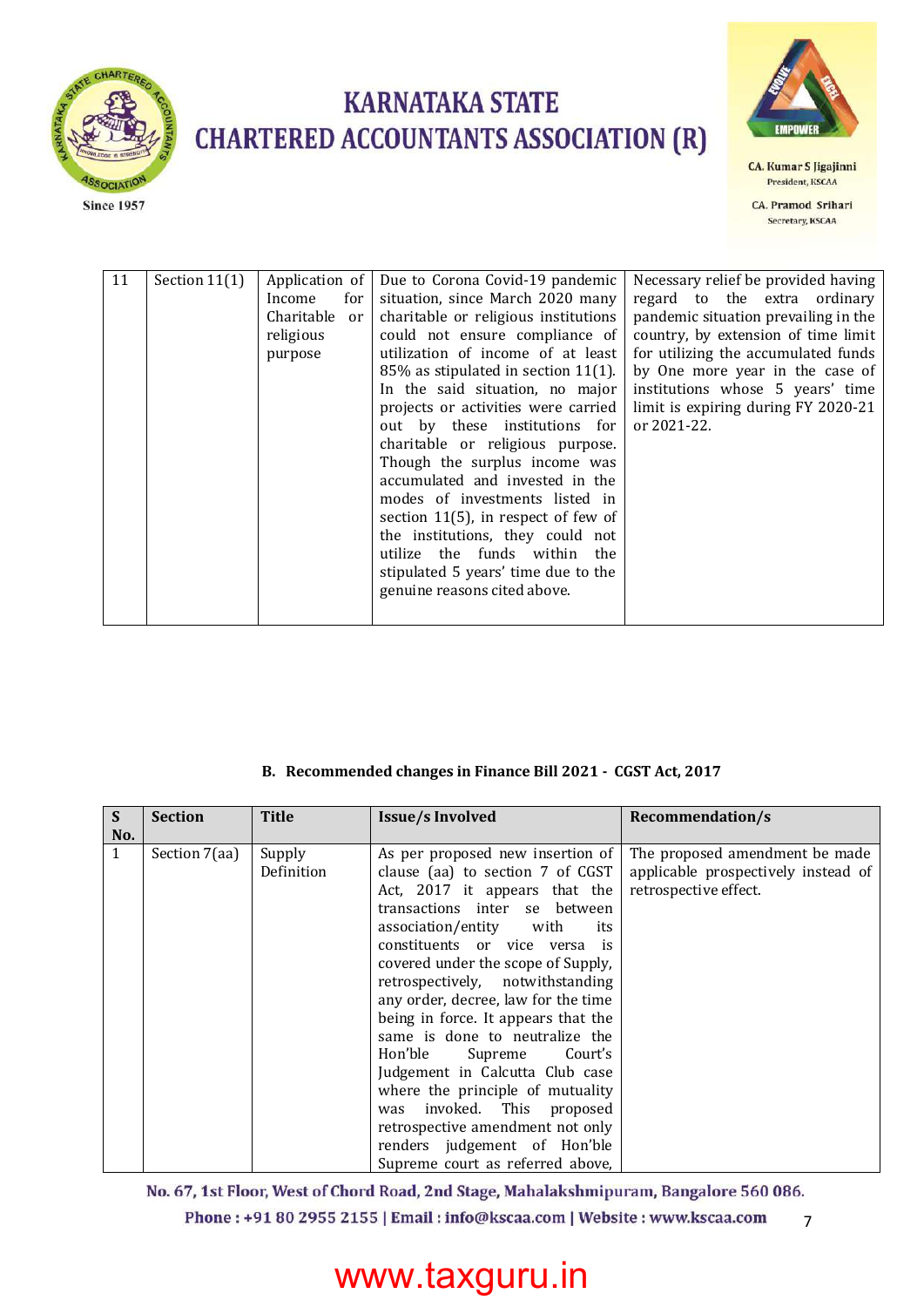



**CA. Kumar S Jigajinni** President, KSCAA

**CA. Pramod Srihari** Secretary, KSCAA

|                |                   |                            | but also it creates unwarranted<br>additional tax burden on taxpayers<br>who have taken the position of<br>principle<br>mutuality<br>of<br>and<br>therefore not paid taxes.                                                                                                                                                                                                                                                                                                                                                                           |                                                                                                                                                                                                                      |
|----------------|-------------------|----------------------------|-------------------------------------------------------------------------------------------------------------------------------------------------------------------------------------------------------------------------------------------------------------------------------------------------------------------------------------------------------------------------------------------------------------------------------------------------------------------------------------------------------------------------------------------------------|----------------------------------------------------------------------------------------------------------------------------------------------------------------------------------------------------------------------|
| $\overline{2}$ | Section<br>16(aa) | ITC eligibility            | The proposed insertion of clause<br>(aa) to Sec 16 requires reporting of<br>outward supply by supplier to<br>enable the recipient to avail ITC.<br>This would burden businesses and<br>would make it a very tedious<br>process and would deprive the<br>genuine supply recipients from<br>availing bonafide ITC on such<br>purchases. Since there could be a<br>delay in filing of returns by<br>vendors in few genuine instances,<br>appropriate explanation needs to<br>be provided as to the point of time<br>by when this condition is to be met. | The<br>of<br>frequency<br>this<br>assessment/compliance/validation<br>may be reduced to Annual instead of<br>month/quarter/transaction<br>basis,<br>within due date of filing subsequent<br>year's September return. |
| 3              | Rule 36(4)        | <b>ITC</b><br>restrictions | The GST rule 36(4) currently<br>provides a margin or freedom for<br>claiming ITC against not reported<br>outward invoices by suppliers to<br>extent of maximum of 5% of<br>reported outward invoices. This<br>has a major cash flow impact on<br>the honest taxpayers who have<br>followed all the precepts of law<br>envisaged out from them, but for<br>the inefficiency or non-compliance<br>by the supplier.                                                                                                                                      | The rule be dropped, as section<br>16(aa) is being proposed to be<br>inserted to the Act.                                                                                                                            |

No. 67, 1st Floor, West of Chord Road, 2nd Stage, Mahalakshmipuram, Bangalore 560 086. Phone: +91 80 2955 2155 | Email: info@kscaa.com | Website: www.kscaa.com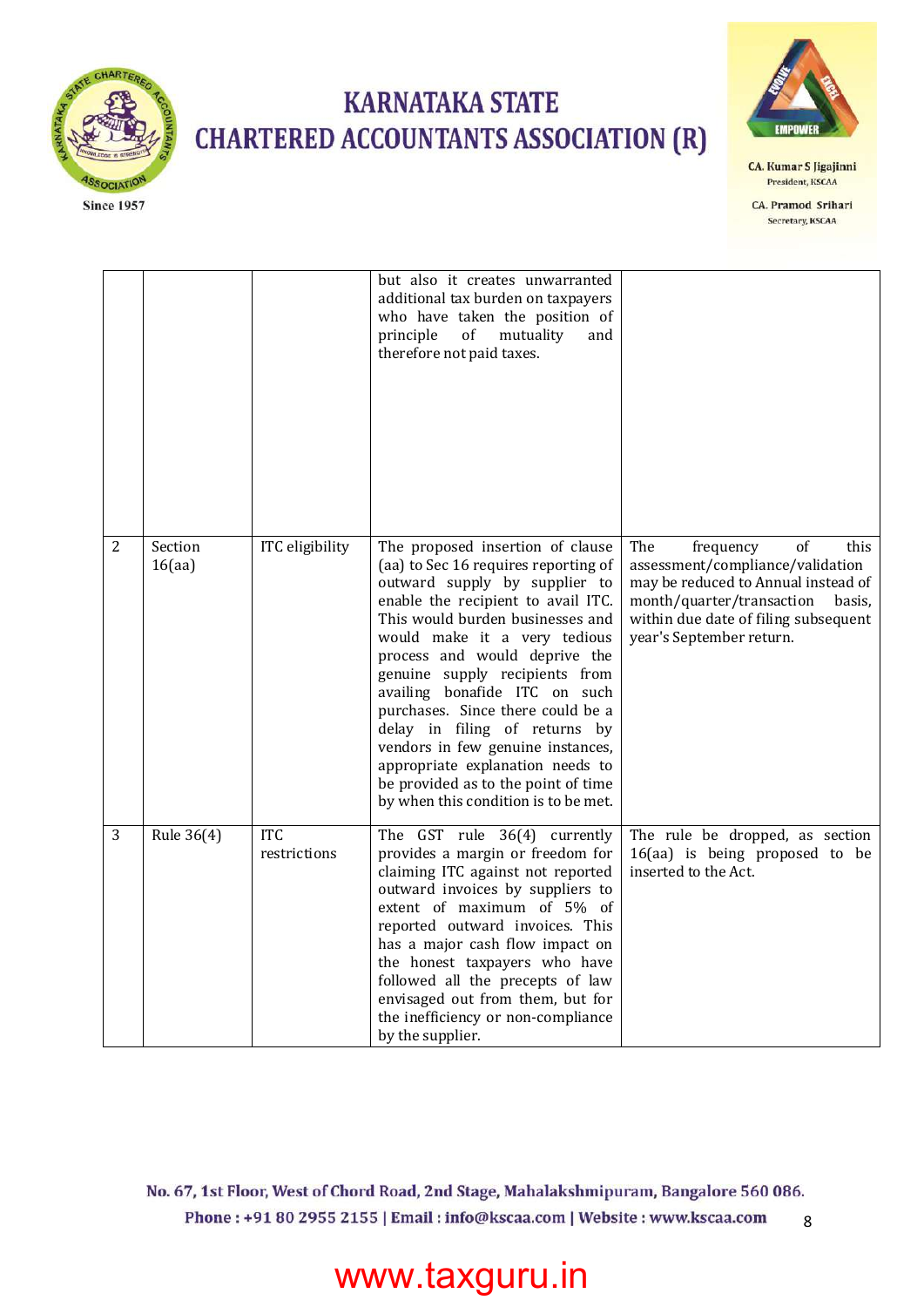



**CA. Kumar S Jigajinni** President, KSCAA

**CA. Pramod Srihari** Secretary, KSCAA

| 4 | Section $35(5)$ | <b>GST Audit</b> | Bigger catchment area of GST is     | The proposed omission of section                                     |
|---|-----------------|------------------|-------------------------------------|----------------------------------------------------------------------|
|   | & Section 44    |                  | enabled through a wider and         | 35(5) to be dropped. GST Audit be                                    |
|   |                 |                  | deeper definition of term "supply". | reinstated to reduce litigation at                                   |
|   |                 |                  | This will remain undiscovered in    | future point of time and also to ease                                |
|   |                 |                  | Such new services<br>perpetuity.    | the process of revenue collection on                                 |
|   |                 |                  | include:                            | account of reconciliation and other                                  |
|   |                 |                  |                                     | issues that would get addressed in                                   |
|   |                 |                  | (a) Contractual clauses with non-   | audit<br>done<br>by<br>independent                                   |
|   |                 |                  | considerations<br>monetary          | professionals.                                                       |
|   |                 |                  |                                     |                                                                      |
|   |                 |                  | (b)<br>consideration<br>requiring   | Genuine, wrong interpretation of                                     |
|   |                 |                  | valuation                           | the law with a self-certification                                    |
|   |                 |                  | (c) Cross border transactions,      | might result in huge outflow of<br>funds in the form of interest and |
|   |                 |                  | supply without consideration etc.,  | penalty to the taxpayer. This might                                  |
|   |                 |                  | (d) Due to frequent changes in the  | lead to more litigation and unrest                                   |
|   |                 |                  | law in the form of notification and | among the taxpayers. The Chartered                                   |
|   |                 |                  | circular, and the tax professions   | Accountants help in early detection                                  |
|   |                 |                  | help is sought by the tax payer for | of any deviation and render                                          |
|   |                 |                  | compliance<br>of<br>better<br>law.  | professional value added service to                                  |
|   |                 |                  |                                     | SMEs and other large sectors.                                        |
|   |                 |                  |                                     |                                                                      |
|   |                 |                  |                                     |                                                                      |
|   |                 |                  |                                     |                                                                      |

No. 67, 1st Floor, West of Chord Road, 2nd Stage, Mahalakshmipuram, Bangalore 560 086. Phone: +91 80 2955 2155 | Email: info@kscaa.com | Website: www.kscaa.com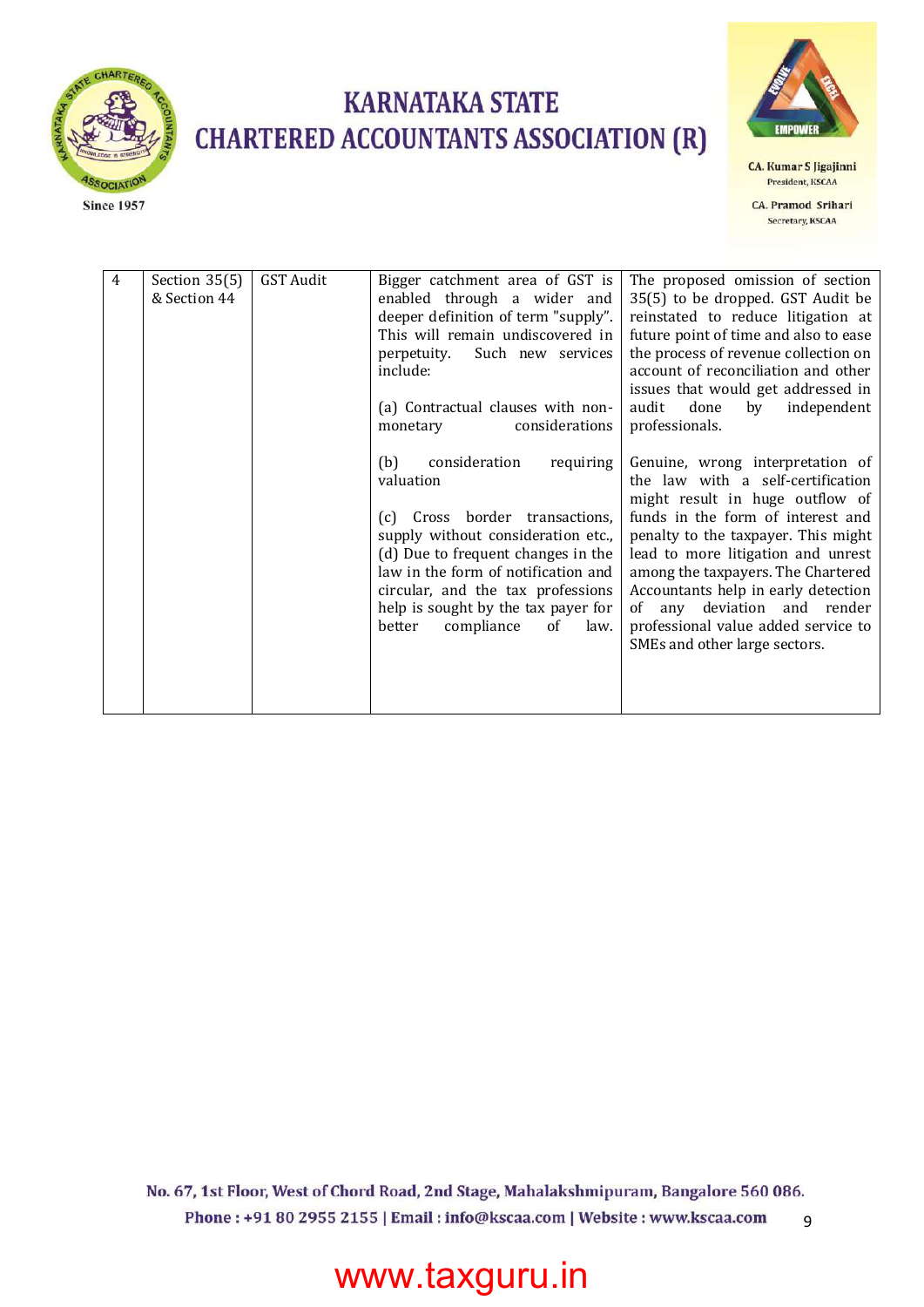



**CA. Kumar S Jigajinni** President, KSCAA

**CA. Pramod Srihari** Secretary, KSCAA

| 5 | Section 50 | Interest of late<br>of<br>payment<br><b>GST</b> | amendment<br>Retrospective<br>provides interest on cash ledger<br>utilization only in case there is a<br>delay in filing the return in which a<br>liability was to be reported.<br>However, expectation is to also<br>cover<br>the<br>below<br>mentioned<br>situations in the proviso so as to<br>ensure that there is no interest if<br>made<br>payments<br>using<br>are<br>electronic<br>credit<br>ledgers:<br>a) Supplies made during a tax<br>period but declared during a<br>subsequent tax period and paid<br>through<br><b>ITC</b><br>b) Liability missed out in $3B & 1$ ,<br>discharged through DRC-03 using<br><b>ITC</b><br>(c) Clarity is sought on the point of<br>time/event<br>to<br>say<br>the<br>"commencement of proceedings<br>under Sec 73 and 74 of the GST<br>Act" | Considering that it is retrospective<br>amendment, a clarificatory circular<br>be issued allowing refund of interest<br>to those tax payers who have<br>already paid interest on gross basis,<br>to the extent of interest paid<br>concerning ITC utilized.                                                         |
|---|------------|-------------------------------------------------|------------------------------------------------------------------------------------------------------------------------------------------------------------------------------------------------------------------------------------------------------------------------------------------------------------------------------------------------------------------------------------------------------------------------------------------------------------------------------------------------------------------------------------------------------------------------------------------------------------------------------------------------------------------------------------------------------------------------------------------------------------------------------------------|---------------------------------------------------------------------------------------------------------------------------------------------------------------------------------------------------------------------------------------------------------------------------------------------------------------------|
| 6 | Section 75 | Determination<br>of tax                         | 75(12)<br>direct<br>Sec.<br>permits<br>recovery u/s 79 of the self-<br>assessed tax without adjudication<br>u/s 73 or 74.                                                                                                                                                                                                                                                                                                                                                                                                                                                                                                                                                                                                                                                                | If the error is committed for<br>bonafide reasons by the taxpayers<br>while reporting in GSTR 1 and GSTR<br>3B, which results in difference in<br>outward supply, an opportunity of<br>hearing should be provided to the<br>tax payer to explain his position<br>before resorting<br>to<br>recovery<br>proceedings. |

No. 67, 1st Floor, West of Chord Road, 2nd Stage, Mahalakshmipuram, Bangalore 560 086. Phone: +91 80 2955 2155 | Email: info@kscaa.com | Website: www.kscaa.com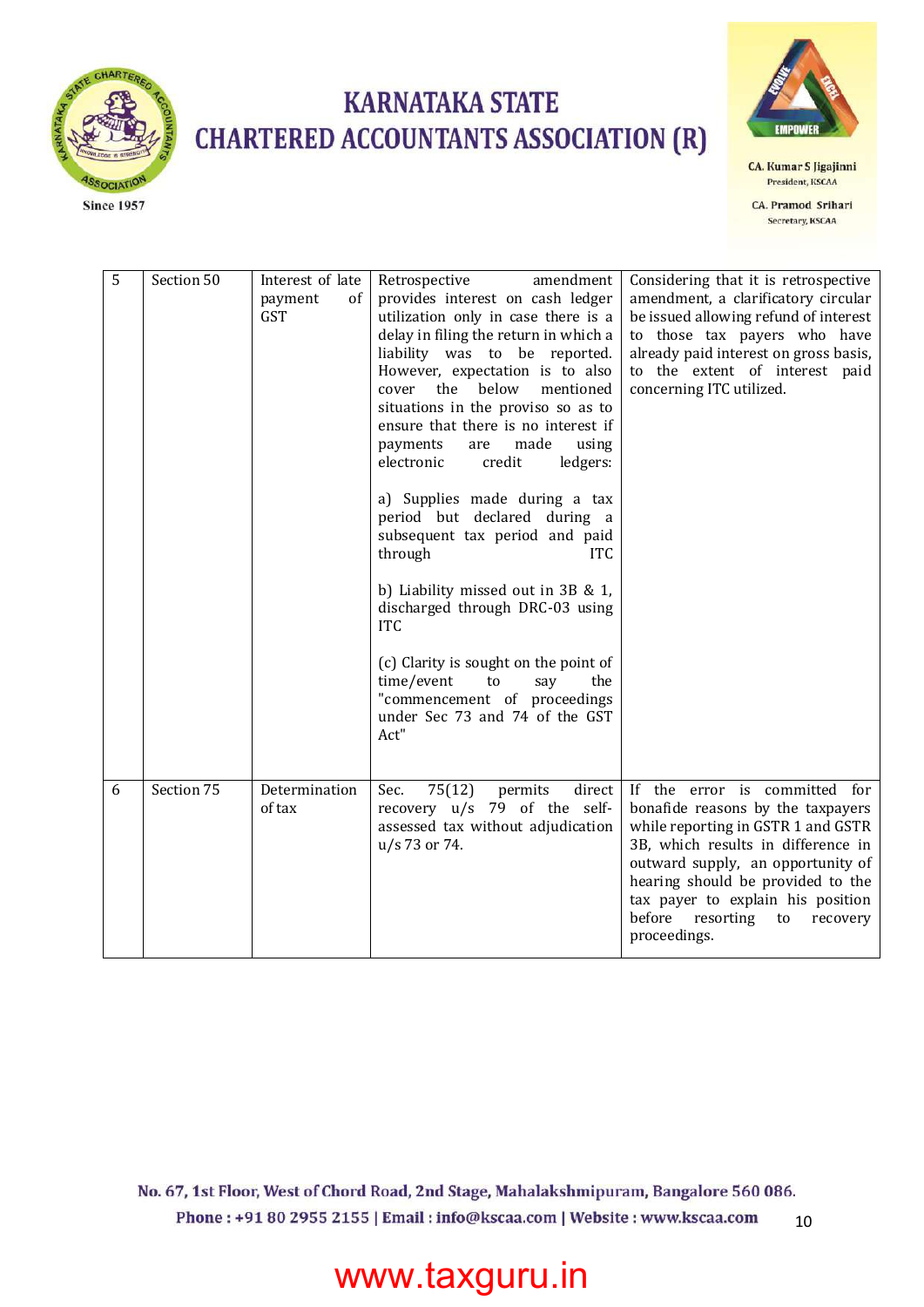



**CA. Kumar S Jigajinni** President, KSCAA

**CA. Pramod Srihari** Secretary, KSCAA

| $\overline{7}$ | Section 129                 | Detention,<br>seizure<br>and<br>of<br>release<br>goods/convey<br>ance | The time limit for issuance of<br>notice for detention of goods or<br>vehicle is prescribed as seven days.<br>Earlier, 100% Tax and 100%<br>penalty was to be paid for release<br>of goods. Now reference is changed<br>to 200% penalty. The same is very<br>harsh in cases of unintentional<br>mistakes. It is seen that even for<br>small errors, demands are raised in<br>relation to E Way bills. If the same<br>continues, 200% penalty would<br>adversely impact the businesses<br>and would consequently result in<br>litigations.                                                                                                                                                                                                                                                                                                                                                                                                                                                                        | Considering the circumstances and<br>nature of goods, the time limit can<br>be reduced to two working days.<br>The amount of penalty may be<br>reduced<br>appropriately<br>to<br>a<br>reasonable amount having regard to<br>the gravity or seriousness of the<br>non-compliance.<br>In the context of earlier law giving<br>reference to 100% Tax & 100%<br>penalty, said tax amount paid<br>should be allowed as adjustment<br>against tax liability in relevant<br>month's return.                                                                                                                                                             |
|----------------|-----------------------------|-----------------------------------------------------------------------|------------------------------------------------------------------------------------------------------------------------------------------------------------------------------------------------------------------------------------------------------------------------------------------------------------------------------------------------------------------------------------------------------------------------------------------------------------------------------------------------------------------------------------------------------------------------------------------------------------------------------------------------------------------------------------------------------------------------------------------------------------------------------------------------------------------------------------------------------------------------------------------------------------------------------------------------------------------------------------------------------------------|--------------------------------------------------------------------------------------------------------------------------------------------------------------------------------------------------------------------------------------------------------------------------------------------------------------------------------------------------------------------------------------------------------------------------------------------------------------------------------------------------------------------------------------------------------------------------------------------------------------------------------------------------|
| 8              | Section<br>16<br>(IGST Act) | Zero<br>rated<br>supply                                               | - The proposed amendment would<br>restrict Zero Rated Supply on<br>payment of IGST option only to<br>notified<br>class<br>of<br>This<br>persons/Goods/Services.<br>would adversely impact other not<br>notified<br>of<br>category<br>persons/goods/services<br>from<br>availing the benefit of Zero rated<br>supply.<br>- Section 16 has been amended - in<br>case of Zero-rated supply of<br>Goods/services to SEZ Unit or<br>Operator the same is restricted<br>only<br>for<br>Authorised<br>the<br>operations• . Clarity is provided on<br>the process/documents required<br>to ensure the usage for authorized<br>operations.<br>- For various reasons and based on<br>extended<br>approvals,<br>time<br>is<br>provided for realization under<br>FEMA. A portion of Forex<br>receivable is also allowed as bad<br>debt to be written off. Appropriate<br>explanation is required on GST<br>implication on non-realization or<br>delay in realization, which are<br>allowed within the provisions of<br>FEMA" | - The relevant portion of the<br>provision which delegates powers<br>CBIC<br>notify<br>to<br>to<br>certain<br>persons/goods/services only to fall<br>within the scope of Zero rated<br>supply be obliterated for giving a<br>fair<br>all<br>play<br>to<br>categories.<br>- Necessary detailed clarifications to<br>be provided on the meaning of<br>authorized operations in SEZ and<br>documentations to be maintained<br>by<br>supplier/exporter.<br>the<br>- Necessary clarification is provided<br>on situations where the delay in<br>receipt of Forex beyond standard<br>time limit is approved by relevant<br>authorities under FEMA law. |

No. 67, 1st Floor, West of Chord Road, 2nd Stage, Mahalakshmipuram, Bangalore 560 086. Phone: +91 80 2955 2155 | Email: info@kscaa.com | Website: www.kscaa.com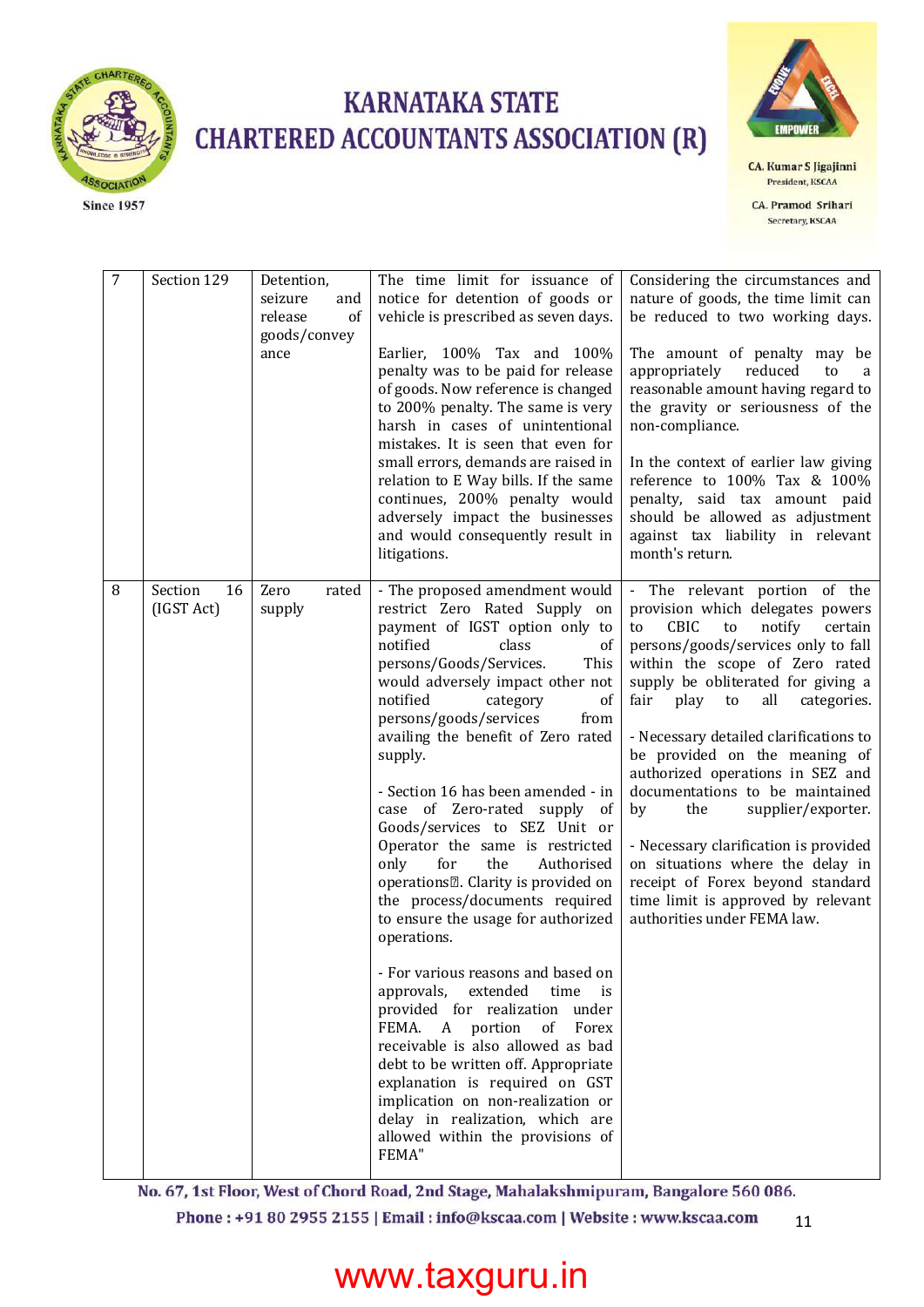



**CA. Kumar S Jigajinni** President, KSCAA

**CA. Pramod Srihari** Secretary KSCAA

| 9  | Section 47 | Late<br>return<br>filing fees | Many registered taxpayers are still<br>unable to file their past GST<br>returns due to Covid pandemic<br>situation and in case they would<br>wish to file their pending returns<br>now, the sheer amount late filing<br>fees itself runs to lakhs for small<br>and medium taxpayers.                                                                                                    | One more amnesty scheme should<br>be provided to help the taxpayers to<br>clear the backlog of pending returns<br>without any late filing fees, which<br>would help the Government to<br>mobile tax revenue as well. |
|----|------------|-------------------------------|-----------------------------------------------------------------------------------------------------------------------------------------------------------------------------------------------------------------------------------------------------------------------------------------------------------------------------------------------------------------------------------------|----------------------------------------------------------------------------------------------------------------------------------------------------------------------------------------------------------------------|
| 10 | NA         | Simplification<br>of Law      | The GST law as it stands today is a<br>very complex and uncertain law to<br>understand and to adhere by<br>taxpayers. Too many notifications<br>& circulars being issued at quick<br>intervals and frequent changes in<br>the GST portal have made tax<br>payers to spend their substantial<br>energy and focus on GST law<br>compliance rather than their core<br>business operations. | Simplify the GST Law to ensure it<br>remains a stable law to comply with<br>minimal changes with minimal<br>frequency of such changes in the<br>GST law                                                              |
| 11 | <b>NA</b>  | System<br>Efficiency          | The GST portal at present takes lot<br>of time for processing GST returns<br>or to generate certain data from<br>the portal. The wait time the portal<br>takes to process these requests is<br>too high and the same can be<br>thought of to reduce its turnaround<br>time.                                                                                                             | The system response time<br>on<br>various requests on the GST portal<br>could be substantially improved to<br>make the portal faster, quick and<br>efficient in response time.                                       |

We are presenting before your good selves the above enumerated possible potential issues, challenges and hardships which may be faced by the trade, industry and professionals due to severe impact of Covid-19 lockdown & other reasons and also recommendations for your kind consideration and we herewith earnestly request your good selves to kindly make appropriate changes in related proposals of the Finance Bill, 2021 to address various issues we have highlighted above.

Hence, we the members of Karnataka State Chartered Accountants Association, on behalf of the entire Chartered Accountants community and also on behalf of the trade and industry in the state of Karnataka appeal to your good selves to kindly consider our above recommendations on various issues populated as above and kindly urge you to make relevant changes in the Finance Bill, 2021 before it is promogulated as Statute.

No. 67, 1st Floor, West of Chord Road, 2nd Stage, Mahalakshmipuram, Bangalore 560 086. Phone: +91 80 2955 2155 | Email: info@kscaa.com | Website: www.kscaa.com